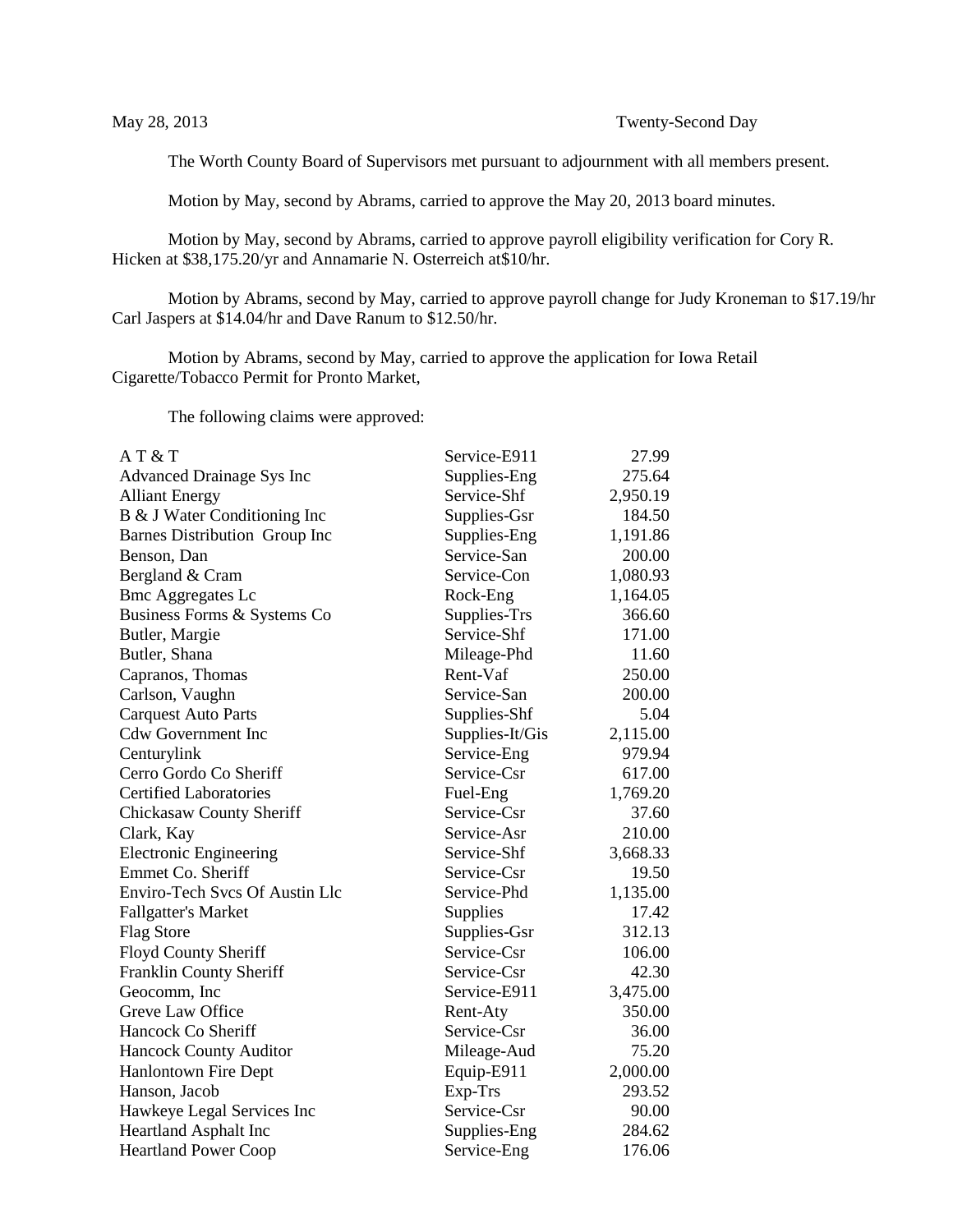| Hendrikson, Debra                                | Mileage-Phd                 | 40.50            |
|--------------------------------------------------|-----------------------------|------------------|
| Holiday Inn                                      | Exp-Shf                     | 252.82           |
| Hopperstad, Jerry                                | Service-Asr                 | 212.60           |
| Ia Law Enforcement Academy                       | Edu-Shf                     | 1,065.00         |
| Iaccb                                            | Dues-Con                    | 1,500.00         |
| Imwca                                            | Service-Ins                 | 21,245.00        |
| Isac                                             | Edu-Rec                     | 150.00           |
| Isac Group Health                                | Health Ins Prem             | 50,268.00        |
| Isaca                                            | Edu-Aud                     | 405.00           |
| <b>Iscta</b>                                     | Dues-Trs                    | 325.00           |
| Jack's Uniforms & Equipment                      | Supplies-Con                | 159.79           |
| Joe's Collision & Performance                    | Service-Shf                 | 45.00            |
| Johnson, Harold H                                | Rent-Phd                    | 940.00           |
| <b>Larson Contracting Central</b>                | Project-Ndp                 | 145,600.67       |
| <b>Larson Printing Company</b>                   | Supplies-Mha                | 477.96           |
| Lexisnexis                                       | Service-Aty                 | 134.00           |
| <b>London Deer Creek Cemetery</b>                | Appro-Vaf                   | 54.00            |
| Low, Richard R                                   | Fuel-Asr                    | 28.54            |
| Maher, Patrick                                   | Service-San                 | 200.00           |
| Manly Junction Signal                            | Service-Con                 | 478.21           |
| Marco Inc                                        | Service-Trs                 | 1,407.21         |
| <b>Martin Marietta Materials</b>                 | Rock-Eng                    | 778.82           |
| Martinson, Daniel                                | Service-Asr                 | 253.55           |
| <b>Mason City Clinic</b>                         | Service-Chm                 | 382.00           |
| <b>Metal Culverts Inc</b>                        | Supplies-Eng                | 2,669.00         |
| Mireles, Sandra                                  | Mileage-Mha                 | 469.35           |
| Mitchell Co Sheriff                              | Service-Csr                 | 1.00             |
|                                                  |                             |                  |
| Myli, Diane                                      | Mileage-Phd<br>Service-Tra  | 15.90<br>192.50  |
| Niacog                                           |                             |                  |
| North Star Expr & Garden Ctr<br>Northwood Anchor | Supplies-Gsr<br>Service-Cts | 148.74<br>452.72 |
|                                                  |                             |                  |
| Northwood Electric Inc                           | Service-Gsr                 | 75.18            |
| Northwoods State Bank                            | Payment-Ndp                 | 115,800.00       |
| Olsen, Laurie                                    | Exp-Aud                     | 17.89            |
| Olson Insurance                                  | Service-Ins                 | 1,572.00         |
| <b>Olson Trading Post Inc</b>                    | Supplies-Con                | 113.41           |
| Overhead Door Co Of Mason City                   | Service-Eng                 | 578.40           |
| Paetec                                           | Service-Eng                 | 14.95            |
| Palo Alto Co Sheriff                             | Service-Csr                 | 20.02            |
| Peopleservice, Inc                               | Service-San                 | 13,875.00        |
| Pfi                                              | Service-Csr                 | 404.00           |
| <b>Pinnacle Quality Insight</b>                  | Service-Phd                 | 150.00           |
| Prazak, Edie                                     | Mileage-Phd                 | 11.00            |
| Pritchard's Of Northwood Inc                     | Service-Shf                 | 327.47           |
| Ray Allen Manufacturing Llc                      | Supplies-Shf                | 384.98           |
| Romig, Mike                                      | Service-Asr                 | 242.00           |
| Schoeller, Mark                                  | Mileage-Csr                 | 340.20           |
| Schutz, Jill                                     | Mileage-Phd                 | 9.40             |
| <b>Staples Credit Plan</b>                       | Supplies-Phd                | 24.27            |
| <b>State Medical Examiners Office</b>            | Service-Mex                 | 1,586.50         |
| Stayner, Marilyn                                 | Mileage-Shf                 | 126.00           |
| Thofson, Christopher Steven                      | Service-Gsr                 | 422.50           |
| <b>U S Postal Service</b>                        | Postage-Aty                 | 92.00            |